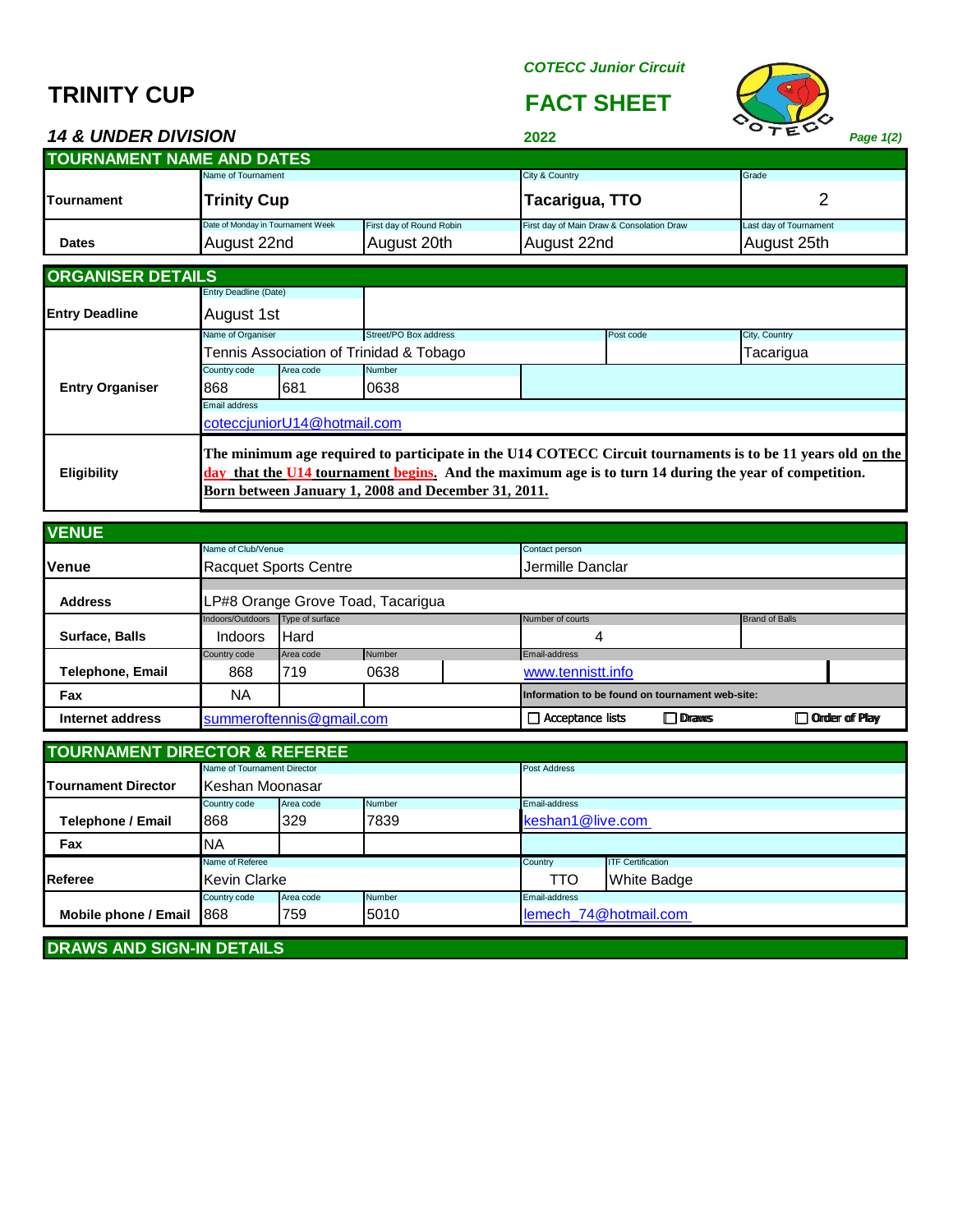| <b>Under 14</b>         |                                                                                                                                                                                                                                                                                        |                                 | Draw size                                                  | Sign-in deadline                                                                                       |                                | Start day                                                    | Prel. finish day                         | <b>Entry Fee</b> |
|-------------------------|----------------------------------------------------------------------------------------------------------------------------------------------------------------------------------------------------------------------------------------------------------------------------------------|---------------------------------|------------------------------------------------------------|--------------------------------------------------------------------------------------------------------|--------------------------------|--------------------------------------------------------------|------------------------------------------|------------------|
| <b>Boys</b>             | Round Robin phase                                                                                                                                                                                                                                                                      |                                 | 32                                                         | Friday, August 19th at 6:00 p.m.                                                                       |                                | August 20th                                                  | August 21st                              |                  |
| &                       |                                                                                                                                                                                                                                                                                        | Main & Consol Draws             | 16                                                         |                                                                                                        |                                | August 22nd                                                  | August 25th                              |                  |
| Girls                   | Dobles main Draw                                                                                                                                                                                                                                                                       |                                 | 16                                                         | Sunday, August 21st at 12:00 p.m.                                                                      |                                | August 22nd                                                  | August 25th                              | <b>US50</b>      |
|                         |                                                                                                                                                                                                                                                                                        |                                 |                                                            | To participate in this age division players must be born between January 1st 2008 and December 31 2011 |                                |                                                              |                                          |                  |
| <b>HOTELS</b>           |                                                                                                                                                                                                                                                                                        |                                 |                                                            |                                                                                                        |                                | Rates indicated are for persons not getting free hospitality |                                          |                  |
|                         |                                                                                                                                                                                                                                                                                        | Name of Hotel                   |                                                            |                                                                                                        | <b>Street Address</b>          |                                                              |                                          |                  |
| <b>Official Hotel 1</b> |                                                                                                                                                                                                                                                                                        | <b>Runway Hotel</b>             |                                                            |                                                                                                        |                                | 170-172 Golden Grove Road, Piarco Trinidad                   |                                          |                  |
| Fax                     |                                                                                                                                                                                                                                                                                        | Country code                    | Area code                                                  | Number                                                                                                 | Email-address                  |                                                              |                                          |                  |
|                         |                                                                                                                                                                                                                                                                                        | 868                             | 237                                                        | 9239                                                                                                   | frontdeskrunwayhotel@gmail.com |                                                              |                                          |                  |
| Reserve through         |                                                                                                                                                                                                                                                                                        | Country code                    | Area code                                                  | Number                                                                                                 |                                | Single Room                                                  | Double Room / pp                         | Triple Room / pp |
|                         |                                                                                                                                                                                                                                                                                        |                                 |                                                            |                                                                                                        | <b>Room Rates</b>              | 121.00                                                       | 121.00                                   |                  |
| <b>Official Hotel 2</b> |                                                                                                                                                                                                                                                                                        | Contact person for reservations |                                                            |                                                                                                        | Direct telephone number        |                                                              |                                          |                  |
|                         |                                                                                                                                                                                                                                                                                        |                                 |                                                            | The Holiday Inn Express Hotel & Suites                                                                 |                                |                                                              |                                          |                  |
|                         | Telephone / Email                                                                                                                                                                                                                                                                      | 868                             | 669                                                        | 6209 ext 420                                                                                           |                                | Discount code ITT                                            |                                          |                  |
| Fax                     |                                                                                                                                                                                                                                                                                        | Country code                    | Area code                                                  | Number                                                                                                 | <b>Room Rates</b>              | Single Room<br>153.00<br>(Use code ITT)                      | Double Room / pp<br>163.00<br>(Code ITT) | Triple Room / pp |
| <b>Reserve through</b>  |                                                                                                                                                                                                                                                                                        |                                 | Contact person for reservations<br>reservations@hiextt.com |                                                                                                        | Direct telephone number        |                                                              |                                          |                  |
| <b>HOSPITALITY</b>      |                                                                                                                                                                                                                                                                                        |                                 |                                                            |                                                                                                        |                                |                                                              |                                          |                  |
|                         | $\Box$ Full hospitality for Main Draw players only<br><b>Players hospitality</b><br>$\Box$ Full hospitality for Main Draw players only until elimination<br>$\Box$ Full hospitality for Main Draw players until last member of team is eliminated<br>$\Box$ Other. Please detail below |                                 |                                                            |                                                                                                        |                                |                                                              |                                          |                  |
|                         | Level of hospitality<br>No. of coaches                                                                                                                                                                                                                                                 |                                 |                                                            |                                                                                                        |                                |                                                              |                                          |                  |

|                            | No. of coaches | Level of hospitality                             |
|----------------------------|----------------|--------------------------------------------------|
| <b>Coaches hospitality</b> |                | <b>NONE</b>                                      |
| <b>Hospitality details</b> |                | NO HOSPITALITY AVAILABLE FOR PLAYERS OR COACHES. |
|                            |                |                                                  |

| <b>TRAVEL AND VISA INFORMATION</b> |                                                                                                                                                                              |                                                                                                                                                                        |                                                                                                   |  |  |  |  |  |
|------------------------------------|------------------------------------------------------------------------------------------------------------------------------------------------------------------------------|------------------------------------------------------------------------------------------------------------------------------------------------------------------------|---------------------------------------------------------------------------------------------------|--|--|--|--|--|
|                                    | Name of Airport                                                                                                                                                              | <b>Distance</b>                                                                                                                                                        | Transportation from Airport/Station to Club/Hotel                                                 |  |  |  |  |  |
| <b>International Airport</b>       | Piarco International Airport                                                                                                                                                 | $1.9 \text{ km}$                                                                                                                                                       | US 10 (contact 1-868-719-0638)                                                                    |  |  |  |  |  |
| <b>Domestic Airport</b>            |                                                                                                                                                                              |                                                                                                                                                                        |                                                                                                   |  |  |  |  |  |
| Rail                               |                                                                                                                                                                              |                                                                                                                                                                        |                                                                                                   |  |  |  |  |  |
| Travel remarks                     | We recommend that you use official tournament transport. Contact 1-868-719-0638<br>For more details visit: Trinidad & Tobago - Travel Authorisation (www.ttravelpass.gov.tt) |                                                                                                                                                                        | All travellers must present proof of a Negative COVID-19 PCR or Lab Approved Antigen test result. |  |  |  |  |  |
| Visa requirements                  |                                                                                                                                                                              | Each player travelling is responsible for obtaining all necessary travel documents,<br>including an required visas. Please contact your local Embassy or travel agent. |                                                                                                   |  |  |  |  |  |
|                                    | If you require an invitation to obtain a visa, please contact                                                                                                                |                                                                                                                                                                        |                                                                                                   |  |  |  |  |  |
| <b>Visa Invitations</b>            | Jermille Danclar                                                                                                                                                             |                                                                                                                                                                        | summeroftennis@gmail.com                                                                          |  |  |  |  |  |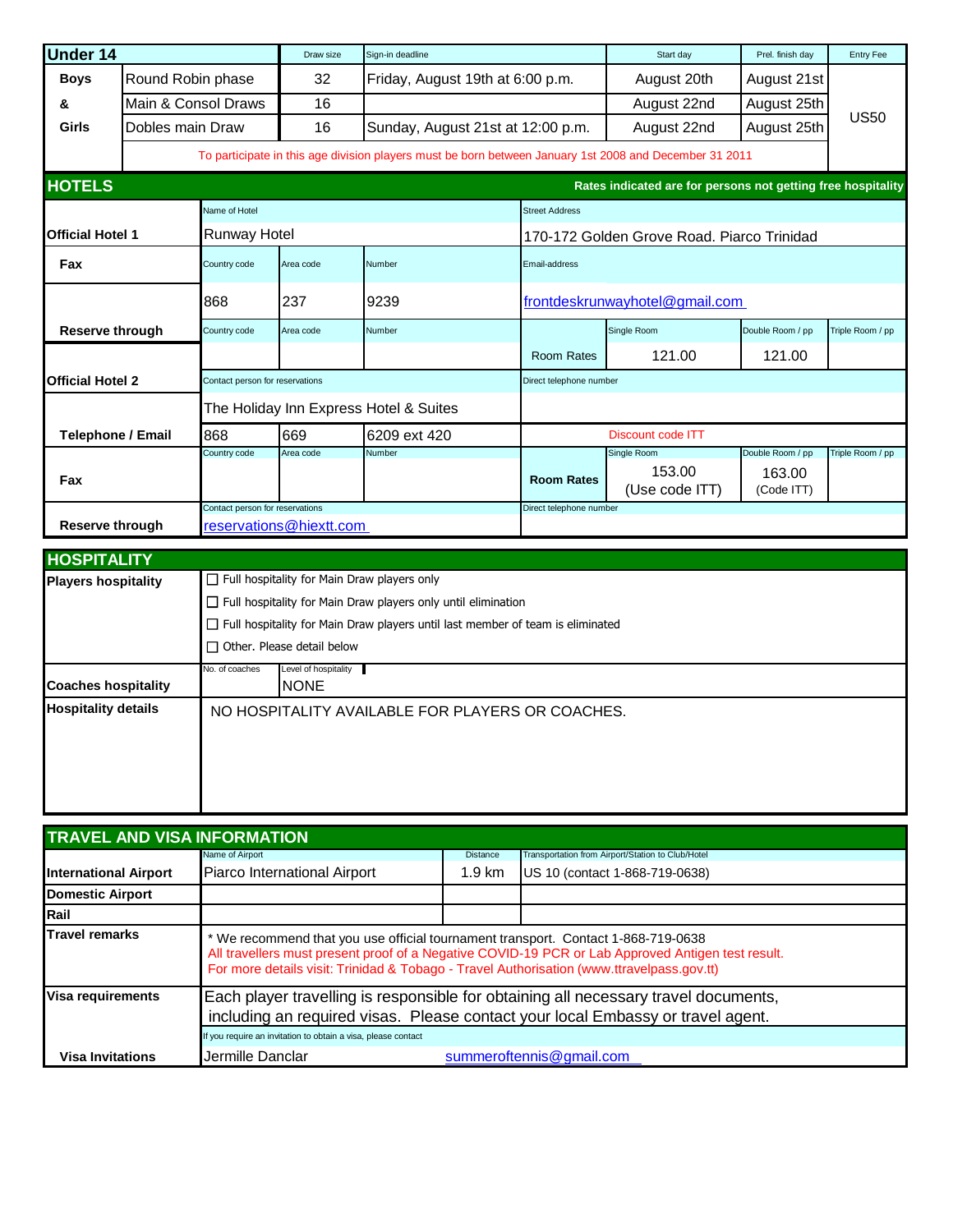### **OTHER INFORMATION**

Opening ceremony will take place on Sunday 21st August at The National Racquet Sports Centre, Tacarigua at 18:00 (6:00pm) (immediately after Sign In closes) all entrants are required to be present.

Shuttle services available from official hotels to match venue and back to the hotel starting from qualifying sign -in. Services (Call 1-868-719-0638):

- Laundry services available @ US 20 per load -

Taxi services: to and from airport, official hotels & venue @US10 (We recommend you only use official tournament taxis)

- Assistance with sourcing alternative accommodations e.g. for groups

- Asistance with sourcing a local Travel Coach or Chaperon

PLAYERS ARE RESPONSIBLE FOR MAKING THEIR OWN HOTEL RESERVATIONS. BOTH HOTEL AND FLIGHTS SHOULD BE MADE AS EARLY AS POSSIBLE

For more information visit www.tennistt.info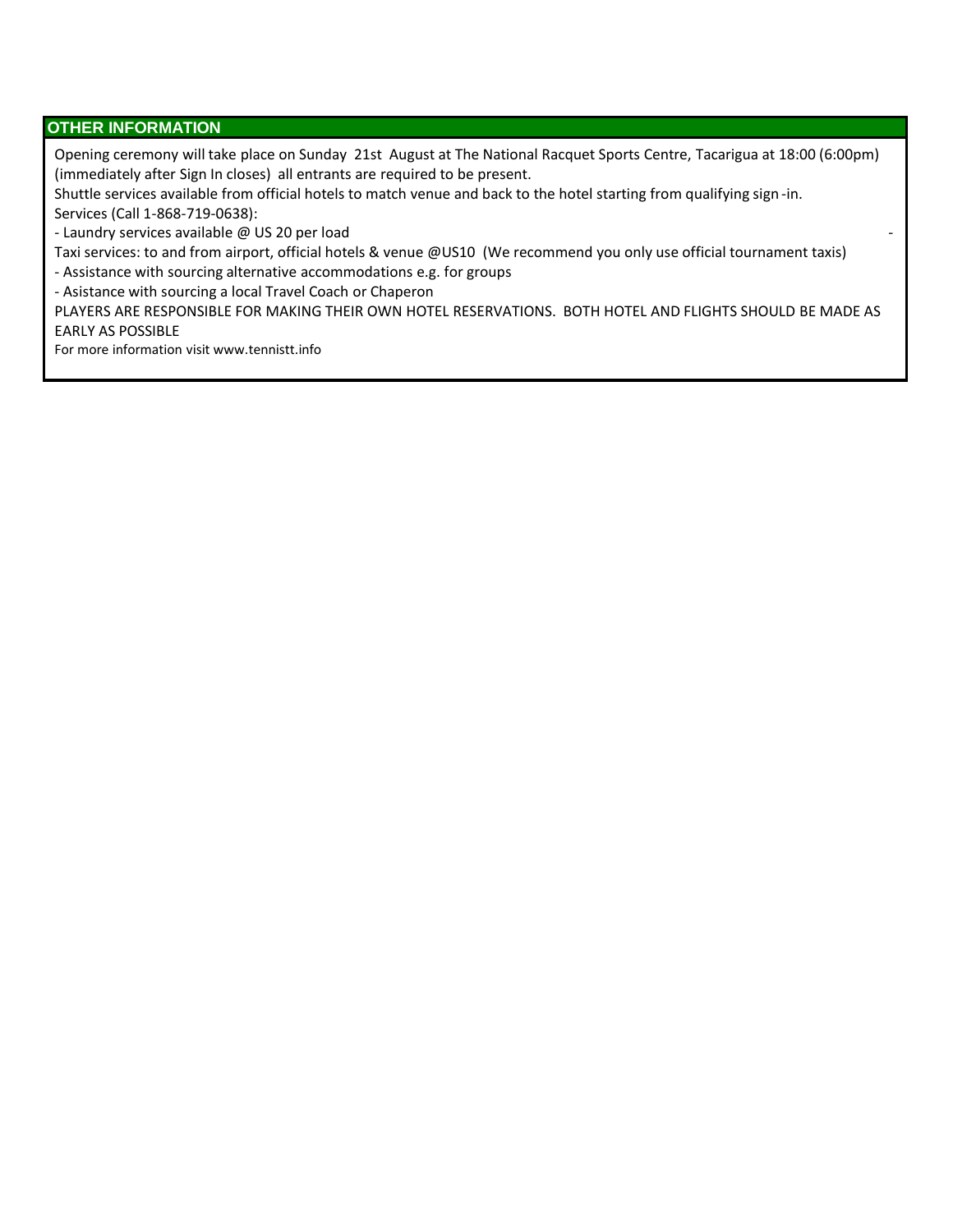## *COTECC U14 CIRCUIT* **ENTRY FORM**



|                                                                                                                                                             | <b>ENTRY INFORMATION</b>                          |                                     |                                  |             |                            |
|-------------------------------------------------------------------------------------------------------------------------------------------------------------|---------------------------------------------------|-------------------------------------|----------------------------------|-------------|----------------------------|
| <b>TOURNAMENT TITLE</b>                                                                                                                                     | City                                              |                                     | Country                          |             |                            |
| <b>Trinity Cup</b>                                                                                                                                          | <b>Tacarigua</b>                                  |                                     | <b>Trinidad &amp; Tobago</b>     |             |                            |
| <b>Tournament Dates</b>                                                                                                                                     | <b>Entry Deadline</b>                             |                                     | <b>Withdrawal Deadline</b>       |             |                            |
| August 20th - 25th, 2022<br><b>ELIGIBILIDAD / ELIGIBILITY</b>                                                                                               | August 1st 2022                                   |                                     | <b>August 15th, 2022</b>         |             |                            |
|                                                                                                                                                             |                                                   |                                     |                                  |             |                            |
| To participate in this age division players must be born between January 1st 2008 and December 31 2011 and be 11 years old on the day the tournament begins |                                                   |                                     |                                  |             |                            |
| <b>Entry Fax Number</b>                                                                                                                                     | <b>Email address</b>                              |                                     |                                  |             |                            |
|                                                                                                                                                             | coteccjuniorU14@hotmail.com                       |                                     |                                  |             |                            |
|                                                                                                                                                             | <b>ENTRIES SANCTIONED BY</b>                      |                                     |                                  |             |                            |
| <b>National Tennis Association</b>                                                                                                                          | Contact person (name)                             |                                     | Position in National TA          |             |                            |
| Telephone                                                                                                                                                   | Fax                                               |                                     | Email                            |             |                            |
|                                                                                                                                                             |                                                   |                                     |                                  |             |                            |
|                                                                                                                                                             |                                                   |                                     |                                  |             |                            |
| Name of Coach 1                                                                                                                                             | OFFICIAL COACHES ASSIGNED BY NATIONAL ASSOCIATION | Name of Coach 2                     |                                  |             |                            |
|                                                                                                                                                             |                                                   |                                     |                                  |             |                            |
|                                                                                                                                                             |                                                   |                                     |                                  |             |                            |
|                                                                                                                                                             | BOYS 14 & UNDER - Entries in priority order -     |                                     |                                  |             |                            |
| <b>Family Name</b>                                                                                                                                          | <b>PLAYER</b><br><b>First Name</b>                | <b>Nationality</b>                  | Date of Birth                    |             | <b>National</b><br>ranking |
| #                                                                                                                                                           |                                                   | 3-letter code                       | Date/Month/Year                  |             | 14 & Under                 |
| 1                                                                                                                                                           |                                                   |                                     |                                  |             |                            |
| 2                                                                                                                                                           |                                                   |                                     |                                  |             |                            |
| 3                                                                                                                                                           |                                                   |                                     |                                  |             |                            |
| 4                                                                                                                                                           |                                                   |                                     |                                  |             |                            |
| 5                                                                                                                                                           |                                                   |                                     |                                  |             |                            |
| 6                                                                                                                                                           |                                                   |                                     |                                  |             |                            |
| $\overline{7}$                                                                                                                                              |                                                   |                                     |                                  |             |                            |
| 8                                                                                                                                                           |                                                   |                                     |                                  |             |                            |
| 9                                                                                                                                                           |                                                   |                                     |                                  |             |                            |
| 10                                                                                                                                                          |                                                   |                                     |                                  |             |                            |
|                                                                                                                                                             | GIRLS 14 & UNDER - Entries in priority order -    |                                     |                                  |             |                            |
|                                                                                                                                                             | <b>PLAYER</b>                                     |                                     |                                  |             | National                   |
| <b>Family Name</b><br>#                                                                                                                                     | <b>First Name</b>                                 | <b>Nationality</b><br>3-letter code | Date of Birth<br>Date/Month/Year | <b>IPIN</b> | ranking<br>14 & Under      |
| $\mathbf{1}$                                                                                                                                                |                                                   |                                     |                                  |             |                            |
| $\overline{\mathbf{2}}$                                                                                                                                     |                                                   |                                     |                                  |             |                            |
| 3                                                                                                                                                           |                                                   |                                     |                                  |             |                            |
| 4                                                                                                                                                           |                                                   |                                     |                                  |             |                            |
| 5                                                                                                                                                           |                                                   |                                     |                                  |             |                            |
| 6                                                                                                                                                           |                                                   |                                     |                                  |             |                            |
| $\overline{7}$                                                                                                                                              |                                                   |                                     |                                  |             |                            |
| 8                                                                                                                                                           |                                                   |                                     |                                  |             |                            |
| 9                                                                                                                                                           |                                                   |                                     |                                  |             |                            |
| 10                                                                                                                                                          |                                                   |                                     |                                  |             |                            |

| <b>DATE AND SIGNATURE</b> |               |           |  |  |
|---------------------------|---------------|-----------|--|--|
|                           | Sanction date | Signature |  |  |
|                           |               |           |  |  |